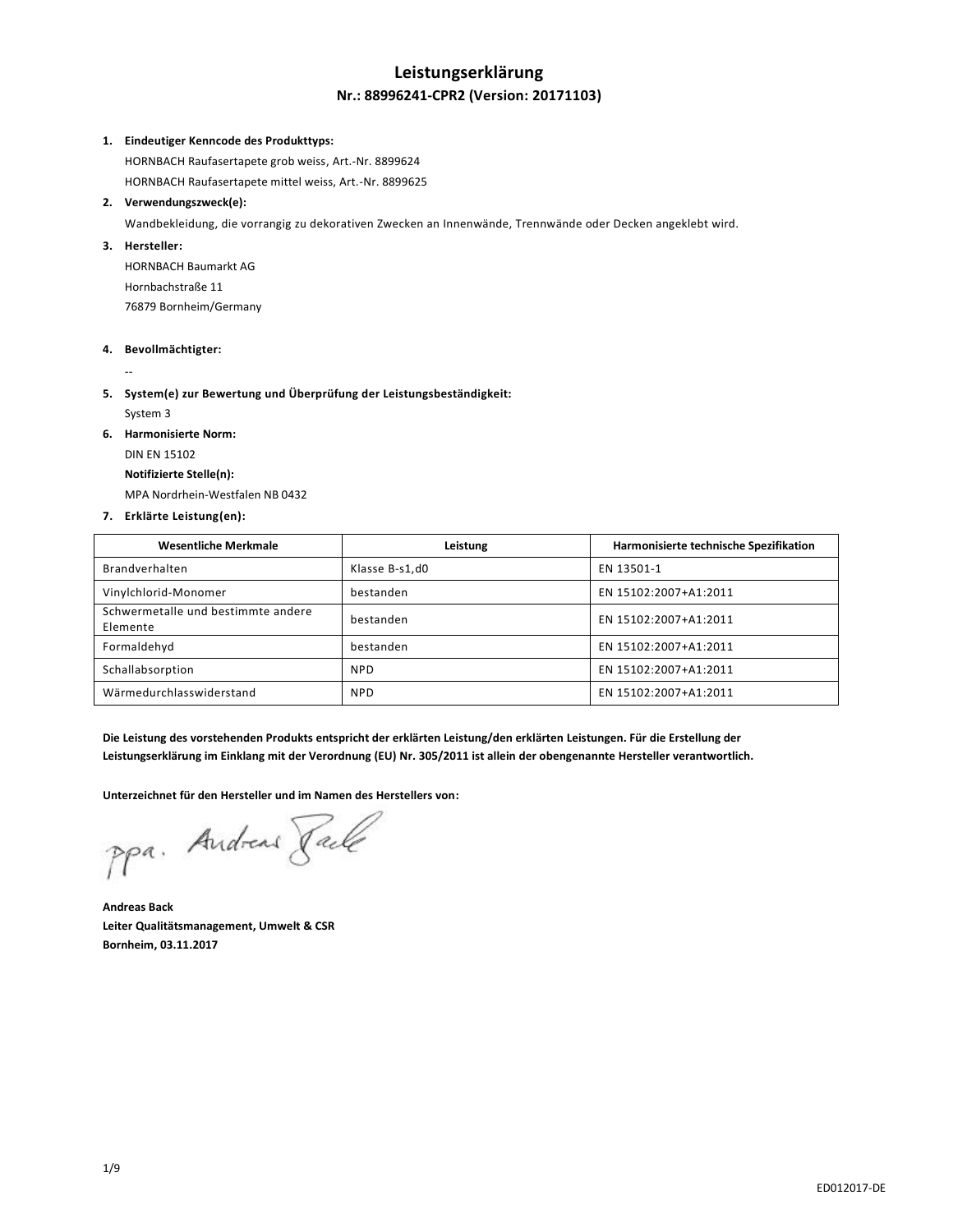# **Declaration of Performance**

## **No 88996241-CPR2 (Version: 20171103)**

#### **1. Unique identification code of the product-type:**

HORNBACH Woodchip Wallpaper coarse white, Art.-Nr. 8899624 HORNBACH Woodchip Wallpaper medium white, Art.-Nr. 8899625

#### **2. Intended use/es:**

Decorative interior trim for walls, ceilings and separating walls, for interior use.

#### **3. Manufacturer:**

HORNBACH Baumarkt AG Hornbachstraße 11 76879 Bornheim/Germany

#### **4. Authorised representative:**

--

- **5. System/s of AVCP:** System 3
- **6. Harmonised standard:**

EN 15102

#### **Notified body/ies:**

MPA Nordrhein-Westfalen NB 0432

#### **7. Declared performance/s:**

| <b>Essential characteristics</b>             | Performance   | Harmonised technical specification |
|----------------------------------------------|---------------|------------------------------------|
| Fire classification                          | Class B-s1,d0 | EN 13501-1                         |
| Vinylchlorid-Monomer                         | pass          | EN 15102:2007+A1:2011              |
| Heavy metals and other mentioned<br>elements | pass          | EN 15102:2007+A1:2011              |
| Formaldehyde                                 | pass          | EN 15102:2007+A1:2011              |
| Acoustical absorption                        | <b>NPD</b>    | EN 15102:2007+A1:2011              |
| Thermal resistance                           | <b>NPD</b>    | EN 15102:2007+A1:2011              |

**The performance of the product identified above is in conformity with the set of declared performance/s. This declaration of performance is issued, in accordance with Regulation (EU) No 305/2011, under the sole responsibility of the manufacturer identified above.**

## **Signed for and on behalf of the manufacturer by:**

ppa. Andreas Rache

**Andreas Back Head of Quality Assurance, Environmental Issues & CSR At Bornheim on 03.11.2017**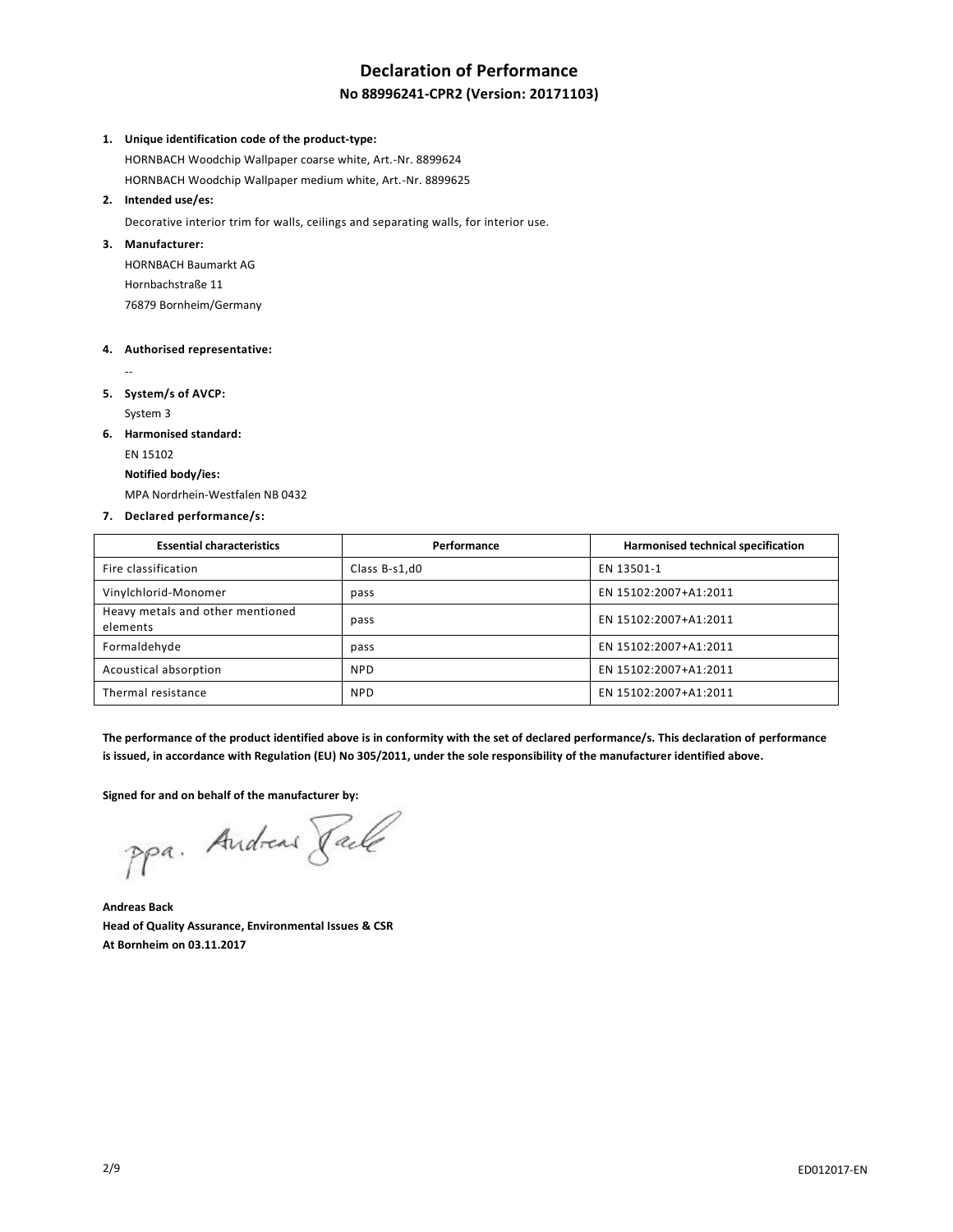# **Déclaration des Performances**

## **N o 88996241-CPR2 (Version 20171103)**

#### **1. Code d'identification unique du produit type :**

HORNBACH Papier Peint Ingrain gros blanc, Art.-Nr. 8899624 HORNBACH Papier Peint Ingrain moyen blanc, Art.-Nr. 8899625

#### **2. Usage(s) prévu(s) :**

Habillage intérieur décoratif des murs, plafonds et cloisons de séparation

## **3. Fabricant :**

HORNBACH Baumarkt AG Hornbachstraße 11 76879 Bornheim/Germany

#### **4. Mandataire :**

--

**5. Système(s) d'évaluation et de vérification de la constance des performances :** Système 3

**6. Norme harmonisée :**

## EN 15102

#### **Organisme(s) notifié(s) :**

MPA Nordrhein-Westfalen NB 0432

**7. Performance(s) déclarées :**

| Caractéristiques essentielles                | Performance    | Spécifications techniques harmonisées |
|----------------------------------------------|----------------|---------------------------------------|
| Comportement au feu                          | Classe B-s1,d0 | EN 13501-1                            |
| Monomère chlorure de vinyle                  | Test réussi    | EN 15102:2007+A1:2011                 |
| Métaux lourds et certains autres<br>éléments | Test réussi    | EN 15102:2007+A1:2011                 |
| Formaldéhyde                                 | Test réussi    | EN 15102:2007+A1:2011                 |
| Absorption acoustique                        | <b>NPD</b>     | EN 15102:2007+A1:2011                 |
| Résistance thermique                         | <b>NPD</b>     | EN 15102:2007+A1:2011                 |

**Les performances du produit identifié ci-dessus sont conformes aux performances déclarées. Conformément au règlement (UE) n o 305/2011, la présente déclaration des performances est établie sous la seule responsabilité du fabricant mentionné ci-dessus.**

**Signé pour le fabricant et en son nom par :**

ppa. Andreas Rache

**Andreas Back Directeur Management de la qualité & CSR À Bornheim, le 03.11.2017**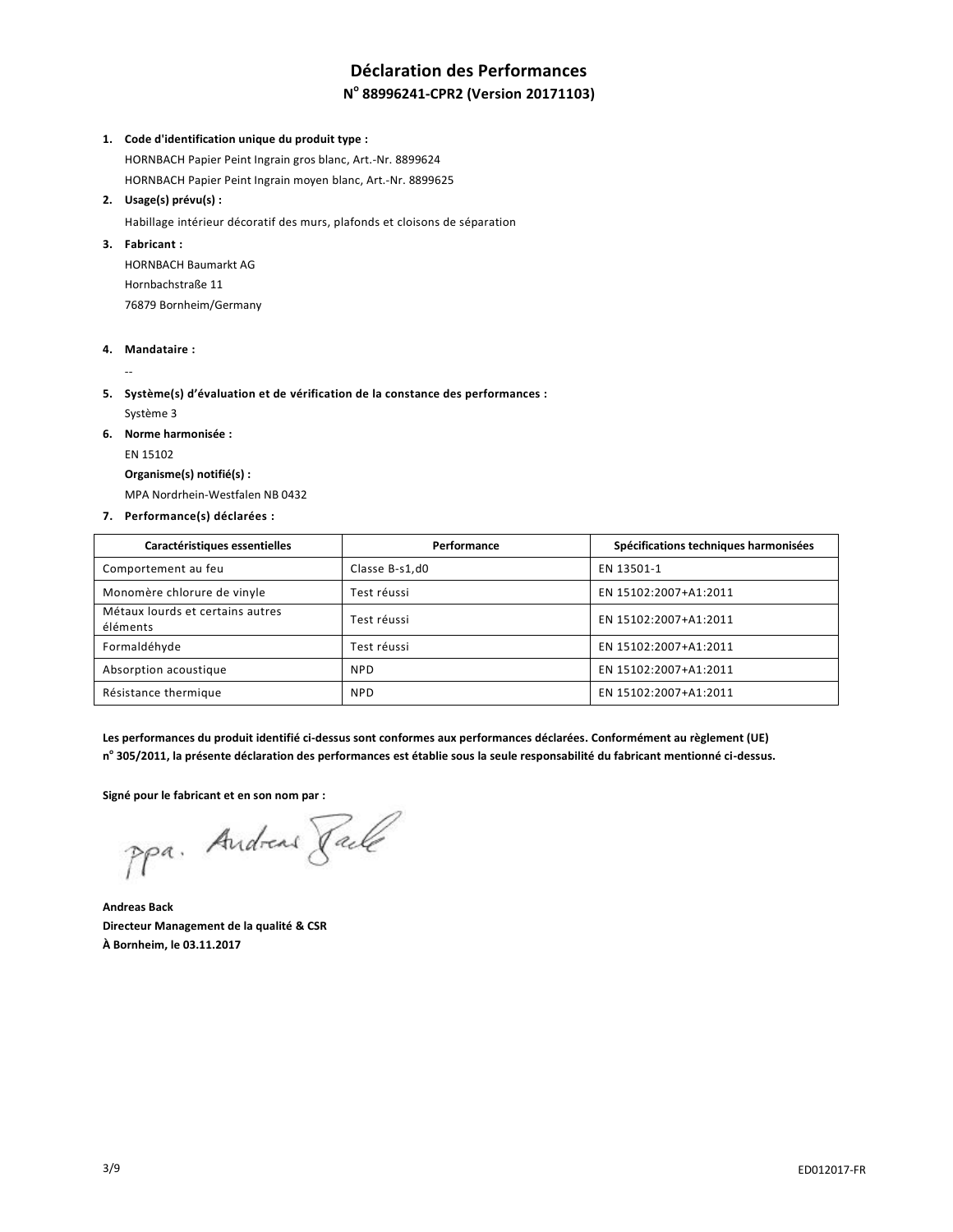# **Dichiarazione di Prestazione**

## **N. 88996241-CPR2 (Versione 20171103)**

#### **1. Codice di identificazione unico del prodotto-tipo:**

HORNBACH Carta da Pareta a Grani granuli grossi bianca, Art.-Nr. 8899624

HORNBACH Carta da Pareta a Grani granuli medi bianca, Art.-Nr. 8899625

**2. Usi previsti:**

Rivestimento interno decorativo di pareti, soffitti e divisori.

## **3. Fabbricante:**

HORNBACH Baumarkt AG Hornbachstraße 11 76879 Bornheim/Germany

#### **4. Mandatario:**

--

**5. Sistemi di VVCP:**

Sistema 3

**6. Norma armonizzata:**

## EN 15102

## **Organismi notificati:**

MPA Nordrhein-Westfalen NB 0432

#### **7. Prestazioni dichiarate:**

| Caratteristiche essenziali                | Prestazioni    | Specifiche tecniche armonizzate |
|-------------------------------------------|----------------|---------------------------------|
| Comportamento antincendio                 | Classe B-s1,d0 | EN 13501-1                      |
| Monomero di vinilcloruro                  | Superata       | EN 15102:2007+A1:2011           |
| Metalli pesanti e altri elementi definiti | Superata       | EN 15102:2007+A1:2011           |
| Formaldeide                               | Superata       | EN 15102:2007+A1:2011           |
| Assorbimento sonoro                       | <b>NPD</b>     | EN 15102:2007+A1:2011           |
| Resistenza alla conduzione termica        | <b>NPD</b>     | EN 15102:2007+A1:2011           |

**La prestazione del prodotto sopra identificato è conforme all'insieme delle prestazioni dichiarate. La presente dichiarazione di responsabilità viene emessa, in conformità al regolamento (UE) n. 305/2011, sotto la sola responsabilità del fabbricante sopra identificato.**

**Firmato a nome e per conto del fabbricante da:**

ppa. Andreas Rache

**Andreas Back Responsabile Qualità & CSR In Bornheim addì 03.11.2017**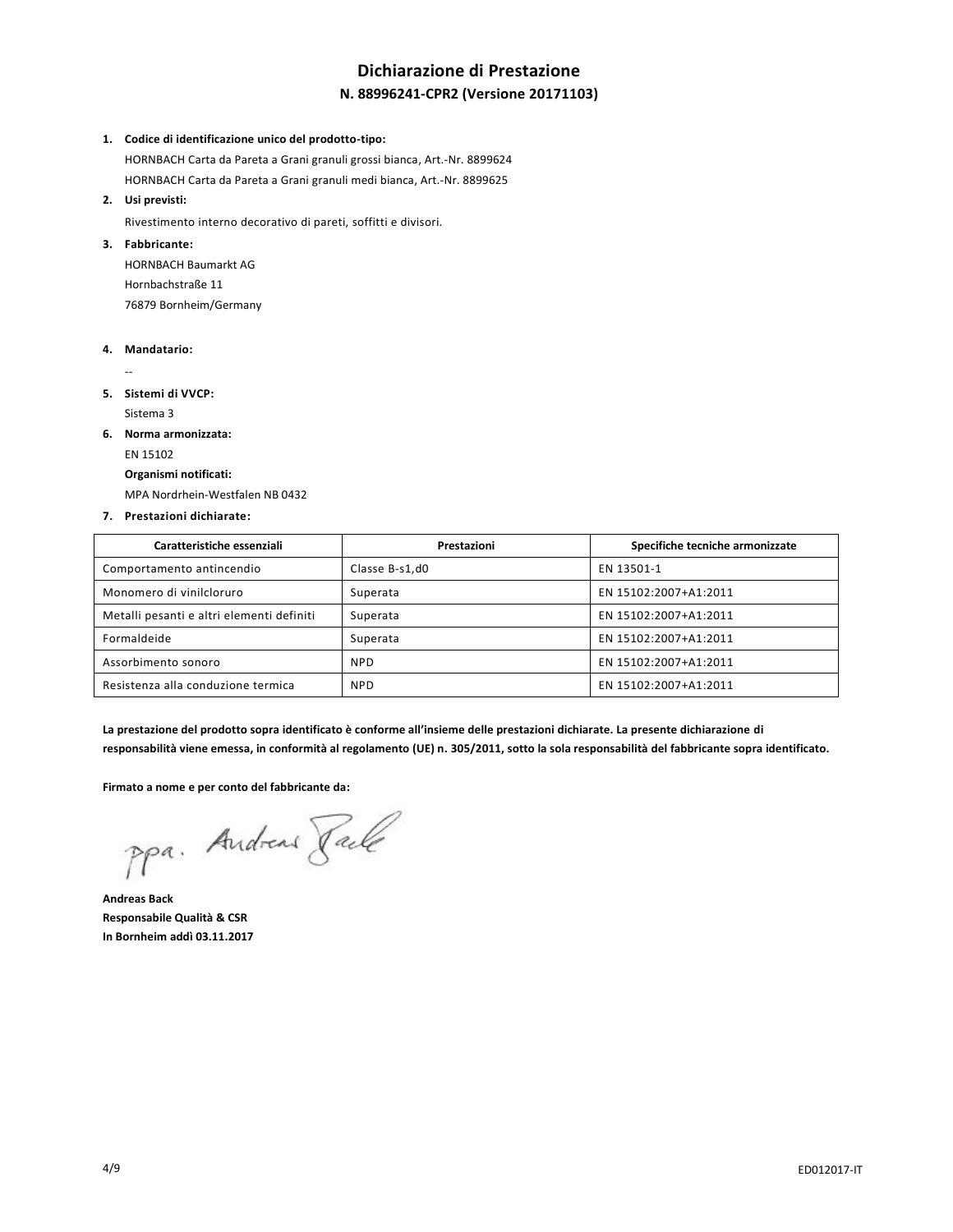# **Prestatieverklaring Nr. 88996241-CPR2 (Versie 20171103)**

#### **1. Unieke identificatiecode van het producttype:**

HORNBACH Structuurbehang grove korreling wit, Art.-Nr. 8899624 HORNBACH Structuurbehang middelgrote korreling wit, Art.-Nr. 8899625

#### **2. Beoogd(e) gebruik(en):**

Decoratieve binnenbekleding van wanden, plafonds en scheidingswanden.

#### **3. Fabrikant:**

HORNBACH Baumarkt AG Hornbachstraße 11 76879 Bornheim/Germany

#### **4. Gemachtigde:**

--

**5. Het system of de systemen voor de beoordeling en verificatie van de prestatiebestendigheid:**

Systeem 3

**6. Geharmoniseerde norm:**

EN 15102

**Aangemelde instantie(s):**

MPA Nordrhein-Westfalen NB 0432

**7. Aangegeven prestatie(s):**

| Essentiële kenmerken                          | Vermogen       | Geharmoniseerde technische specificatie |
|-----------------------------------------------|----------------|-----------------------------------------|
| Brandgedrag                                   | Klasse B-s1,d0 | EN 13501-1                              |
| Vinylchloride-monomeer                        | Aangetoond     | EN 15102:2007+A1:2011                   |
| Zware metalen en bepaalde andere<br>elementen | Aangetoond     | EN 15102:2007+A1:2011                   |
| Formaldehyde                                  | Aangetoond     | EN 15102:2007+A1:2011                   |
| Geluidsabsorptie                              | <b>NPD</b>     | EN 15102:2007+A1:2011                   |
| Warmtegeleidingsweerstand                     | <b>NPD</b>     | EN 15102:2007+A1:2011                   |

**De prestaties van het hierboven omschreven product zijn conform de aangegeven prestaties. Deze prestatieverklaring wordt in overeenstemming met Verordening (EU) nr. 305/2011 onder de exclusieve verantwoordelijkheid van de hierboven vermelde fabrikant verstrekt.**

**Ondertekend voor en namens de fabrikant door:**

ppa. Andreas Rache

**Andreas Back hoofd Kwaliteitsmanagement & CSR Te Bornheim op 03.11.2017**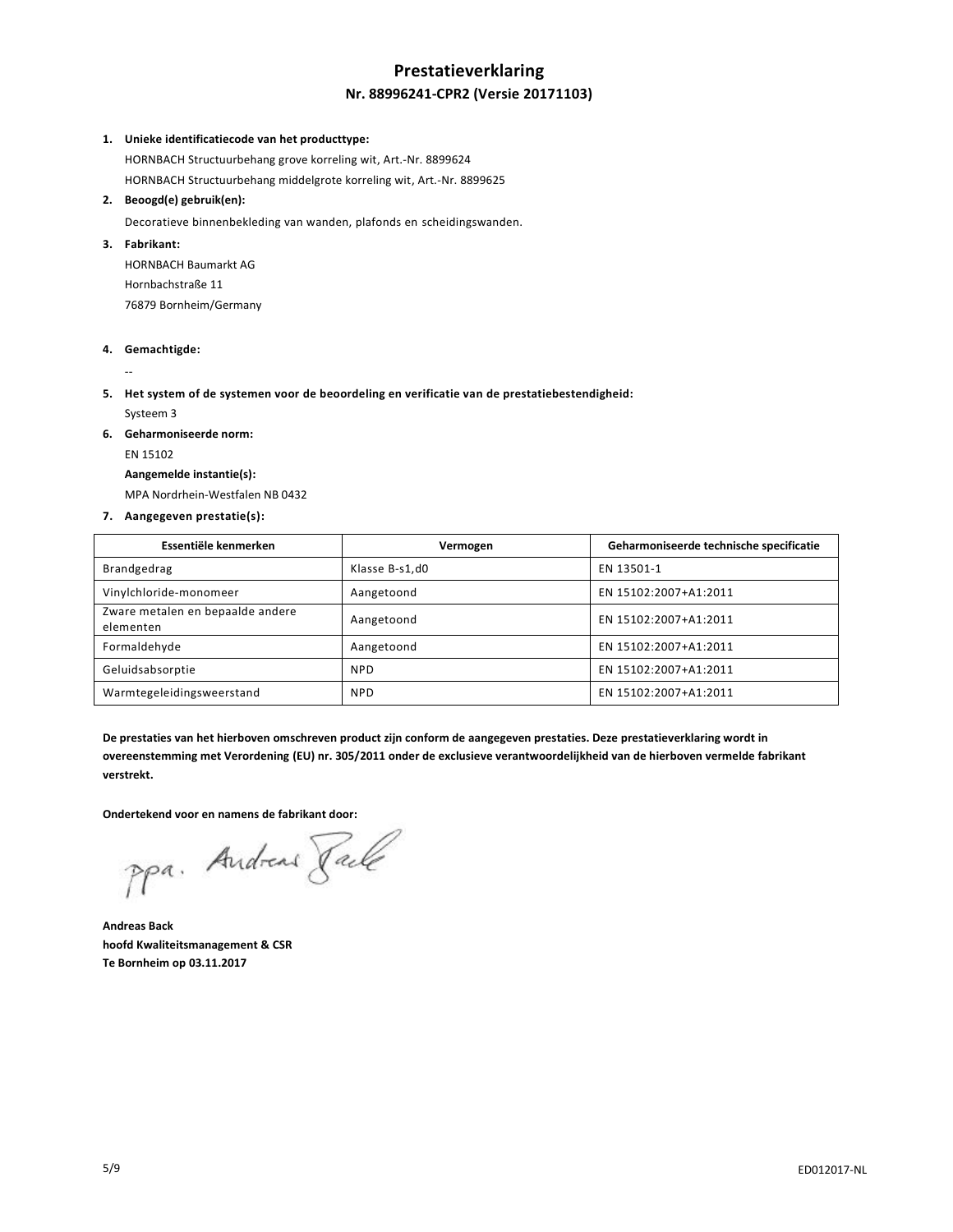# **Prestandadeklaration**

## **Nr 88996241-CPR2 (Version 20171103)**

#### **1. Produkttypens unika identifikationskod:**

HORNBACH Spåntapet grov vit, Art.-Nr. 8899624 HORNBACH Spåntapet mellan vit, Art.-Nr. 8899625

## **2. Avsedd användning/avsedda användningar:**

Dekorativ inomhusbeklädnad på väggar, tak och skiljeväggar.

## **3. Tillverkare:**

HORNBACH Baumarkt AG Hornbachstraße 11 76879 Bornheim/Germany

#### **4. Tillverkarens representant:**

--

**5. System för bedömning och fortlöpande kontroll av prestanda:** System 3

**6. Harmoniserad standard:**

## EN 15102

#### **Anmält/anmälda organ:**

MPA Nordrhein-Westfalen NB 0432

#### **7. Angiven prestanda:**

| Väsentliga kännetecken               | Prestanda     | Harmoniserad teknisk specifikation |
|--------------------------------------|---------------|------------------------------------|
| Förhållningssätt vid brand           | Klass B-s1,d0 | EN 13501-1                         |
| Vinylklorid-monomer                  | Godkänd       | EN 15102:2007+A1:2011              |
| Tungmetaller och vissa andra element | Godkänd       | EN 15102:2007+A1:2011              |
| Formaldehyd                          | Godkänd       | EN 15102:2007+A1:2011              |
| Ljudabsorption                       | <b>NPD</b>    | EN 15102:2007+A1:2011              |
| Värmeisolans                         | <b>NPD</b>    | EN 15102:2007+A1:2011              |

**Prestandan för ovanstående produkt överensstämmer med den angivna prestandan. Denna prestandadeklaration har utfärdats i enlighet med förordning (EU) nr 305/2011 på eget ansvar av den tillverkare som anges ovan.**

**Undertecknad på tillverkarens vägnar av:**

ppa. Andreas Rache

**Andreas Back ledare för kvalitetsmanagement & CSR Bornheim den 03.11.2017**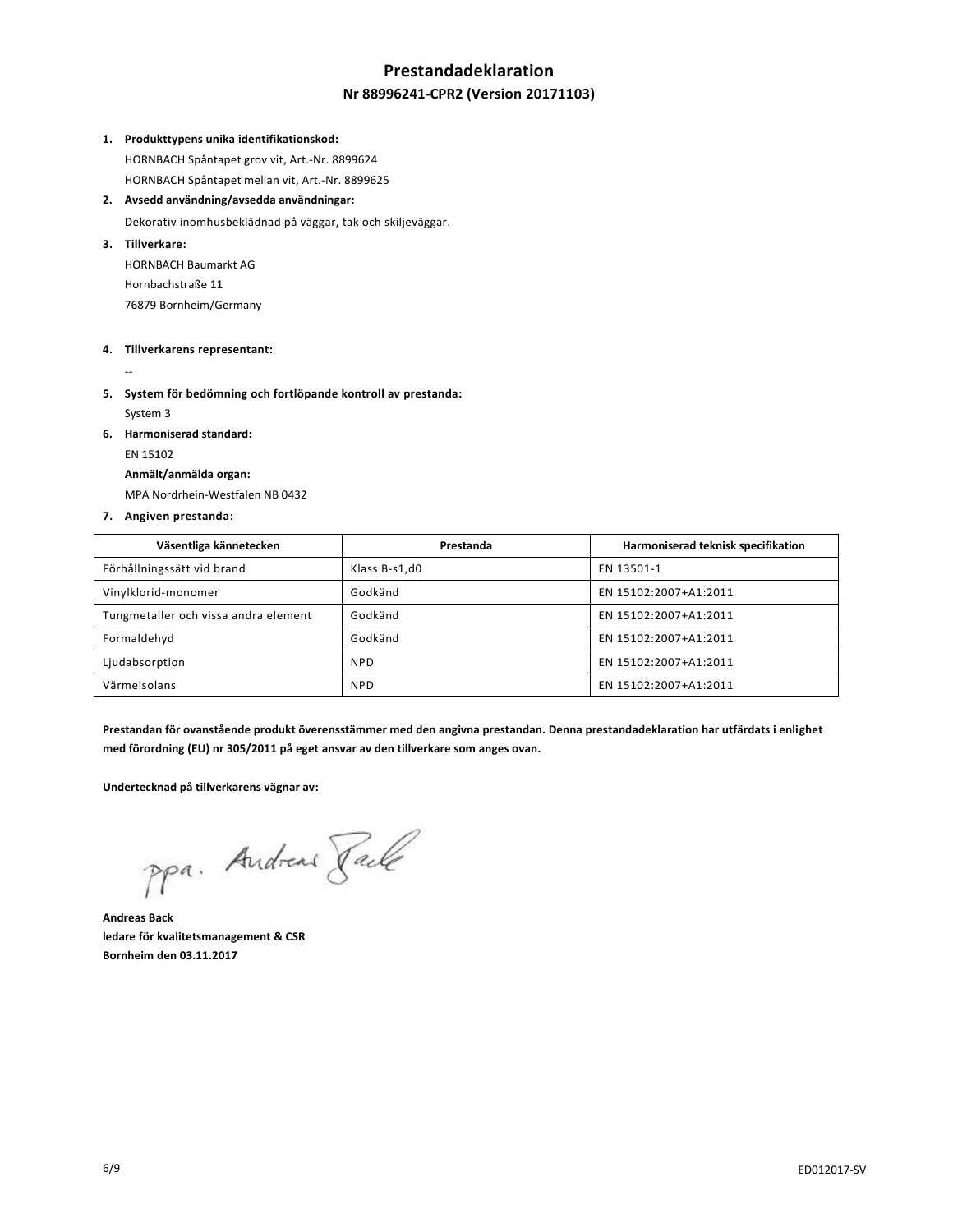# **Prohlášení o Vlastnostech**

## **č. 88996241-CPR2 (Verze 20171103)**

#### **1. Jedinečný identifikační kód typu výrobku:**

HORNBACH Tapeta Raufaser Hrubá Bílý, Art.-Nr. 8899624 HORNBACH Tapeta Raufaser Střední Bílý, Art.-Nr. 8899625

#### **2. Zamýšlené/zamýšlená použití:**

Dekorativní vnitřní obložení stěn, stropů a příček.

#### **3. Výrobce:**

HORNBACH Baumarkt AG Hornbachstraße 11 76879 Bornheim/Germany

#### **4. Zplnomocněný zástupce:**

--

**5. Systém/systémy POSV:**

Systém 3

**6. Harmonizovaná norma:**

EN 15102

## **Oznámený subjekt/oznámené subjekty:**

MPA Nordrhein-Westfalen NB 0432

#### **7. Deklarovaná vlastnost/Deklarované vlastnosti:**

| Podstatné vlastnosti           | Výkon           | Harmonizovaná technická specifikace |
|--------------------------------|-----------------|-------------------------------------|
| Požární vlastnosti             | Třída B-s1,d0   | EN 13501-1                          |
| Vinylchlorid monomer           | Zkouška úspěšná | EN 15102:2007+A1:2011               |
| Těžké kovy a určité jiné prvky | Zkouška úspěšná | EN 15102:2007+A1:2011               |
| Formaldehyd                    | Zkouška úspěšná | EN 15102:2007+A1:2011               |
| Zvuková pohltivost             | <b>NPD</b>      | EN 15102:2007+A1:2011               |
| Tepelný odpor                  | <b>NPD</b>      | EN 15102:2007+A1:2011               |

**Vlastnosti výše uvedeného výrobku jsou ve shodě se souborem deklarovaných vlastností. Toto prohlášení o vlastnostech se v souladu s nařízením (EU) č. 305/2011 vydává na výhradní odpovědnost výrobce uvedeného výše.**

**Podepsáno za výrobce a jeho jménem:**

ppa. Andreas Pale

**Andreas Back vedoucí oddělení kvality & CSR V Bornheim dne 03.11.2017**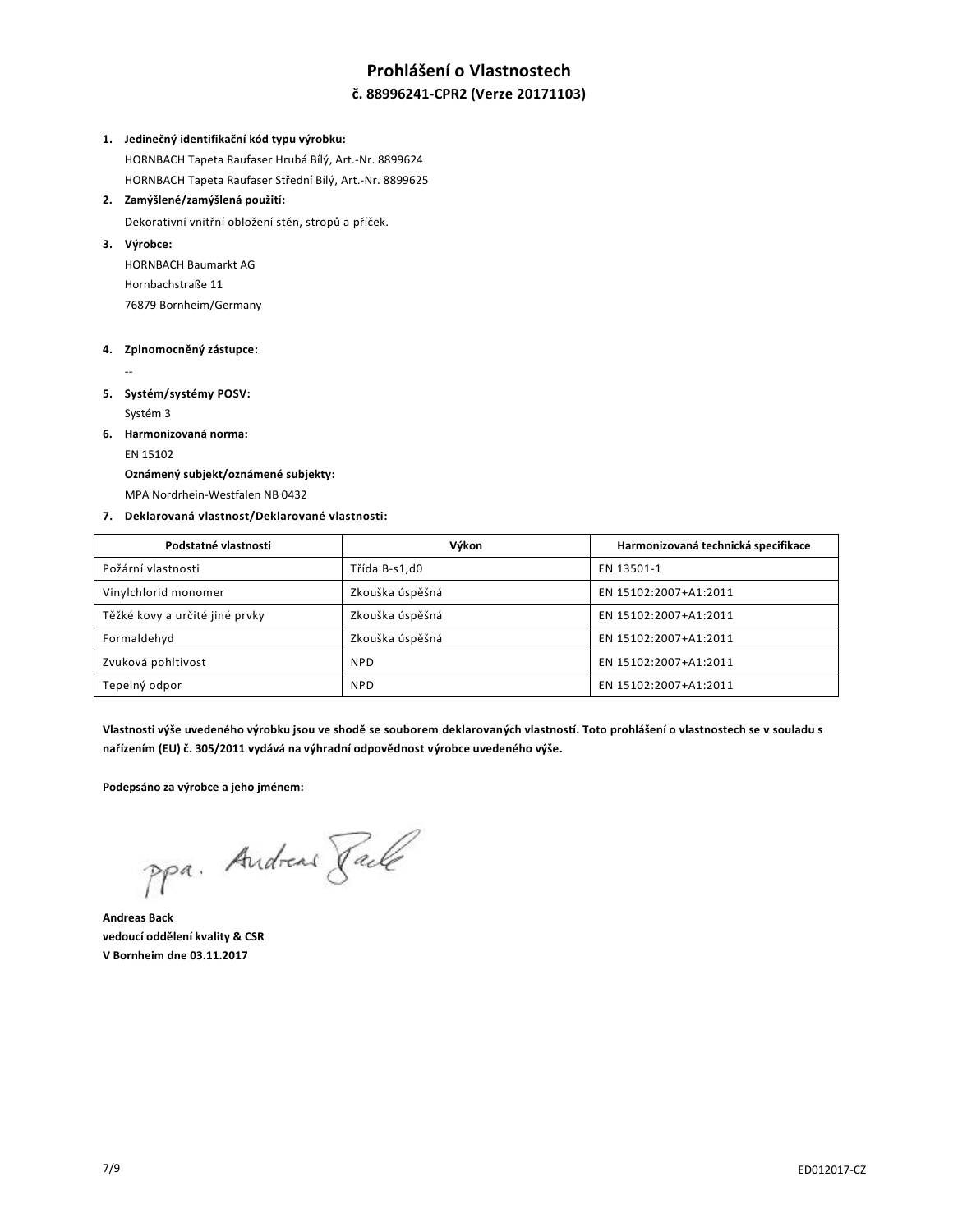# **Vyhlásenie o Parametroch**

## **č. 88996241-CPR2 (Verzia 20171103)**

#### **1. Jedinečný identifikačný kód typu výrobku:**

HORNBACH Tapeta Raufaser Hrubá Biely, Art.-Nr. 8899624 HORNBACH Tapeta Raufaser Stredná Biely, Art.-Nr. 8899625

#### **2. Zamýšľané použitie/použitia:**

Dekoračné vnútorné obloženie stien, stropov a deliacich priečok.

#### **3. Výrobca:**

HORNBACH Baumarkt AG Hornbachstraße 11 76879 Bornheim/Germany

#### **4. Splnomocnený zástupca:**

--

- **5. Systém(-y) posudzovania a overovania nemennosti parametrov:** Systém 3
- **6. Harmonizovaná norma:**

EN 15102

**Notifikovaný(-é) subjekt(-y):**

MPA Nordrhein-Westfalen NB 0432

#### **7. Deklarované parametre:**

| Podstatné znaky               | Výkon          | Harmonizované technické špecifikácie |
|-------------------------------|----------------|--------------------------------------|
| Správanie sa pri požiari      | Trieda B-s1,d0 | EN 13501-1                           |
| Vinylchlorid monomér          | V poriadku     | EN 15102:2007+A1:2011                |
| Ťažké kovy a určité iné prvky | V poriadku     | EN 15102:2007+A1:2011                |
| Formaldehyd                   | V poriadku     | EN 15102:2007+A1:2011                |
| Absorpcia hluku               | <b>NPD</b>     | EN 15102:2007+A1:2011                |
| Odpor priechodu tepla         | <b>NPD</b>     | EN 15102:2007+A1:2011                |

**Uvedené parametre výrobku sú v zhode so súborom deklarovaných parametrov. Toto vyhlásenie o parametroch sa v súlade s nariadením (EU) č. 305/2011 vydáva na výhradnú zodpovednosť uvedeného výrobcu.**

**Podpísal(-a) za a v mene výrobcu:**

ppa. Andreas Pale

**Andreas Back vedúci manažmentu kvality & CSR V Bornheim dňa 03.11.2017**